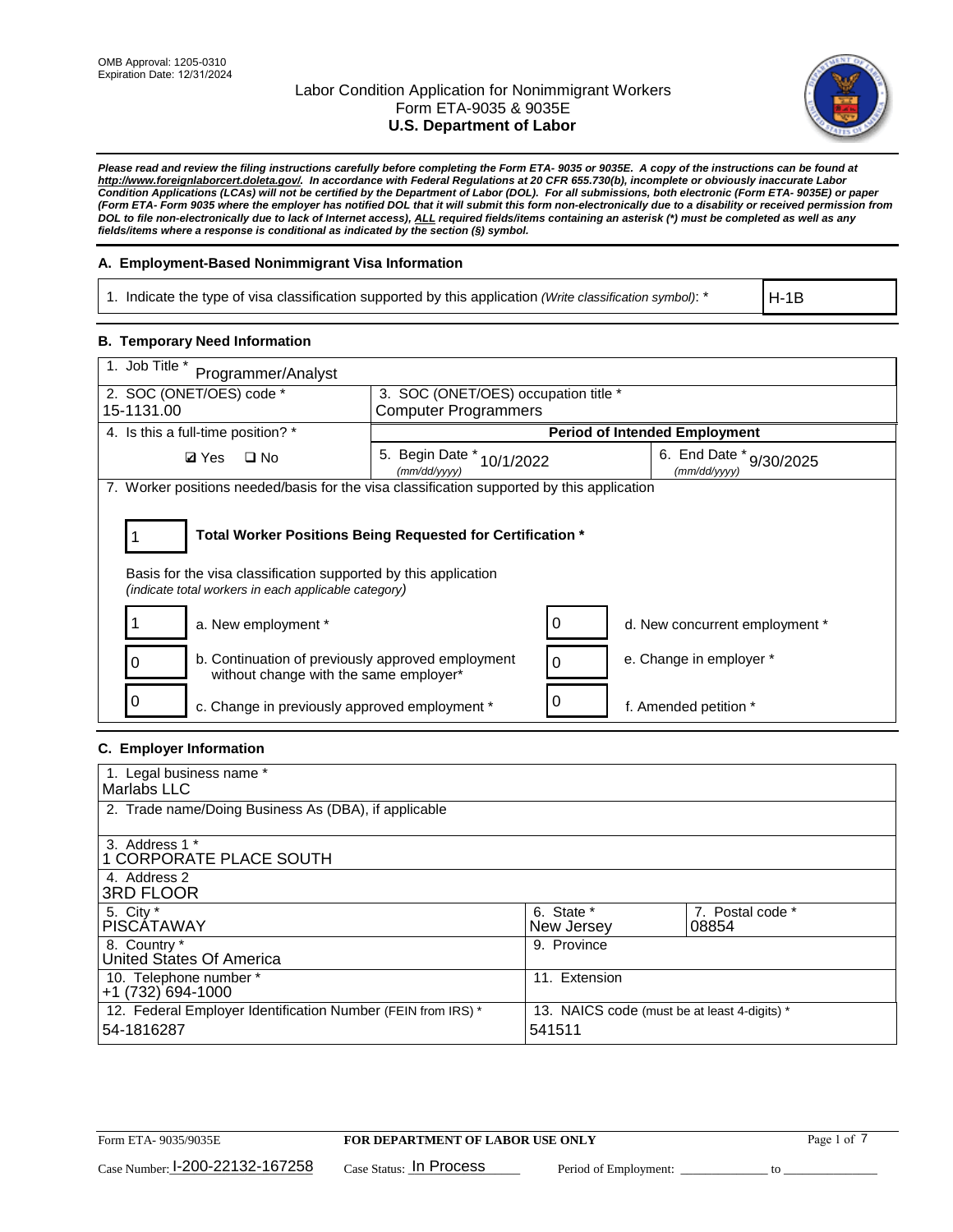

# **D. Employer Point of Contact Information**

**Important Note**: The information contained in this Section must be that of an employee of the employer who is authorized to act on behalf of the employer in labor certification matters. The information in this Section must be different from the agent or attorney information listed in Section E, unless the attorney is an employee of the employer.

| 1. Contact's last (family) name *               | 2. First (given) name * |                          | 3. Middle name(s)         |
|-------------------------------------------------|-------------------------|--------------------------|---------------------------|
| Vidyadharan                                     | Sanjay                  |                          |                           |
| 4. Contact's job title *<br>Chief Legal Officer |                         |                          |                           |
| 5. Address 1 *<br>1 CORPORATE PLACE SOUTH       |                         |                          |                           |
| 6. Address 2<br><b>3RD FLOOR</b>                |                         |                          |                           |
| 7. City *<br><b>PISCÁTAWAY</b>                  |                         | 8. State *<br>New Jersey | 9. Postal code *<br>08854 |
| 10. Country *<br>United States Of America       |                         | 11. Province             |                           |
| 12. Telephone number *                          | 13. Extension           | 14. E-Mail address       |                           |
| +1 (732) 694-1000                               | 1600                    | sanjay@marlabs.com       |                           |

## **E. Attorney or Agent Information (If applicable)**

**Important Note**: The employer authorizes the attorney or agent identified in this section to act on its behalf in connection with the filing of this application.

| 1. Is the employer represented by an attorney or agent in the filing of this application? *<br>If "Yes," complete the remainder of Section E below. |                         |              |                               |                   | $\Box$ Yes                                           | <b>ØNo</b> |
|-----------------------------------------------------------------------------------------------------------------------------------------------------|-------------------------|--------------|-------------------------------|-------------------|------------------------------------------------------|------------|
| 2. Attorney or Agent's last (family) name §                                                                                                         | 3. First (given) name § |              |                               | 4. Middle name(s) |                                                      |            |
| 5. Address 1 §                                                                                                                                      |                         |              |                               |                   |                                                      |            |
| 6. Address 2                                                                                                                                        |                         |              |                               |                   |                                                      |            |
| 7. City §                                                                                                                                           |                         | 8. State §   |                               |                   | 9. Postal code §                                     |            |
| 10. Country §                                                                                                                                       |                         | 11. Province |                               |                   |                                                      |            |
| 12. Telephone number §                                                                                                                              | 13. Extension           |              | 14. E-Mail address            |                   |                                                      |            |
| 15. Law firm/Business name §                                                                                                                        |                         |              | 16. Law firm/Business FEIN §  |                   |                                                      |            |
| 17. State Bar number (only if attorney) §                                                                                                           |                         |              | standing (only if attorney) § |                   | 18. State of highest court where attorney is in good |            |
| 19. Name of the highest State court where attorney is in good standing (only if attorney) §                                                         |                         |              |                               |                   |                                                      |            |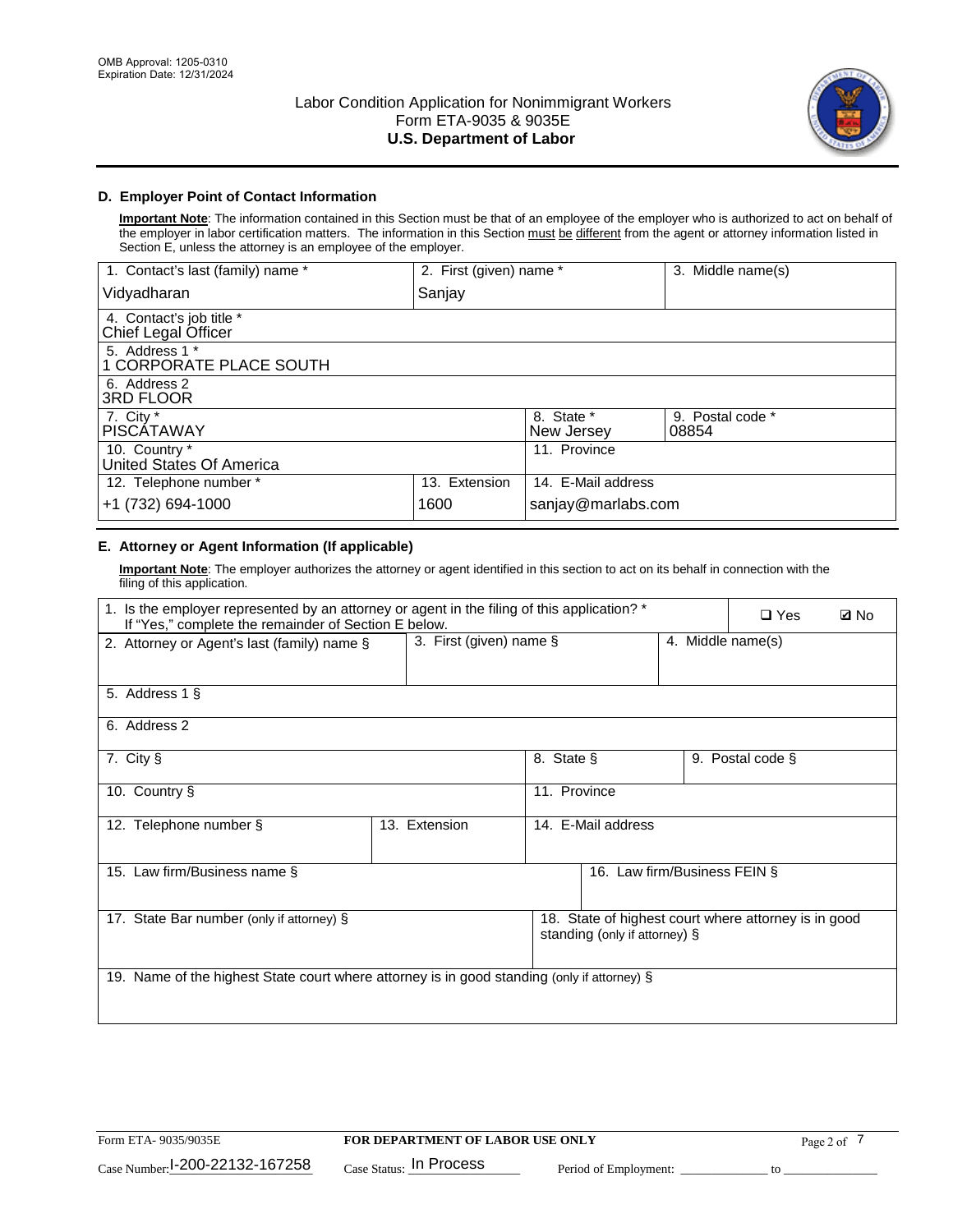

### **F. Employment and Wage Information**

**Important Note**: The employer must define the intended place(s) of employment with as much geographic specificity as possible. Each intended place(s) of employment listed below must be the worksite or physical location where the work will actually be performed and cannot be a P.O. Box. The employer must identify all intended places of employment, including those of short duration, on the LCA. 20 CFR 655.730(c)(5). If the employer is submitting this form non-electronically and the work is expected to be performed in more than one location, an attachment must be submitted in order to complete this section. An employer has the option to use either a single Form ETA-9035/9035E or multiple forms to disclose all intended places of employment. If the employer has more than ten (10) intended places of employment at the time of filing this application, the employer must file as many additional LCAs as are necessary to list all intended places of employment. See the form instructions for further information about identifying all intended places of employment.

### a.*Place of Employment Information* 1

|                                                                                          | 1. Enter the estimated number of workers that will perform work at this place of employment under<br>the LCA.*                 |  | 1                                        |                      |                          |              |  |
|------------------------------------------------------------------------------------------|--------------------------------------------------------------------------------------------------------------------------------|--|------------------------------------------|----------------------|--------------------------|--------------|--|
|                                                                                          | 2. Indicate whether the worker(s) subject to this LCA will be placed with a secondary entity at this<br>place of employment. * |  |                                          |                      | <b>Ø</b> Yes             | $\square$ No |  |
|                                                                                          | 3. If "Yes" to question 2, provide the legal business name of the secondary entity. §                                          |  |                                          |                      |                          |              |  |
|                                                                                          | <b>Walmart Global Tech</b>                                                                                                     |  |                                          |                      |                          |              |  |
|                                                                                          | 4. Address 1 *<br>680 W California Ave                                                                                         |  |                                          |                      |                          |              |  |
|                                                                                          | 5. Address 2                                                                                                                   |  |                                          |                      |                          |              |  |
|                                                                                          | 6. City $*$<br>7. County *<br>Sunnyvale<br>Santa Clara<br>8. State/District/Territory *<br>9. Postal code *                    |  |                                          |                      |                          |              |  |
| California<br>94086                                                                      |                                                                                                                                |  |                                          |                      |                          |              |  |
| 10. Wage Rate Paid to Nonimmigrant Workers *<br>10a. Per: (Choose only one)*             |                                                                                                                                |  |                                          |                      |                          |              |  |
| □ Hour □ Week □ Bi-Weekly □ Month 回 Year<br>From * \$ 93900 00<br>To: $\hat{\mathbf{S}}$ |                                                                                                                                |  |                                          |                      |                          |              |  |
|                                                                                          | 11. Prevailing Wage Rate *                                                                                                     |  | 11a. Per: (Choose only one)*             |                      |                          |              |  |
|                                                                                          | 93850 00<br>$\mathbf{\hat{S}}$                                                                                                 |  | □ Hour □ Week □ Bi-Weekly □ Month 回 Year |                      |                          |              |  |
|                                                                                          | Questions 12-14. Identify the source used for the prevailing wage (PW) (check and fully complete only one): *                  |  |                                          |                      |                          |              |  |
| 12.                                                                                      | A Prevailing Wage Determination (PWD) issued by the Department of Labor                                                        |  |                                          |                      | a. PWD tracking number § |              |  |
| 13.                                                                                      | A PW obtained independently from the Occupational Employment Statistics (OES) Program                                          |  |                                          |                      |                          |              |  |
| $\blacktriangledown$                                                                     | a. Wage Level (check one): §                                                                                                   |  |                                          | b. Source Year §     |                          |              |  |
|                                                                                          | ☑ ॥<br>$\square$ $\square$<br>$\Box$ IV<br>Пт<br>$\Box$ N/A                                                                    |  |                                          | 7/1/2021 - 6/30/2022 |                          |              |  |
| 14.                                                                                      | A PW obtained using another legitimate source (other than OES) or an independent authoritative source                          |  |                                          |                      |                          |              |  |
|                                                                                          | a. Source Type (check one): §<br>b. Source Year §<br>$\Box$ CBA<br>$\Box$ DBA<br>$\square$ SCA<br>$\Box$ Other/ PW Survey      |  |                                          |                      |                          |              |  |
|                                                                                          | c. If responded "Other/ PW Survey" in question 14.a, enter the name of the survey producer or publisher §                      |  |                                          |                      |                          |              |  |
|                                                                                          | d. If responded "Other/ PW Survey" in question 14.a, enter the title or name of the PW survey §                                |  |                                          |                      |                          |              |  |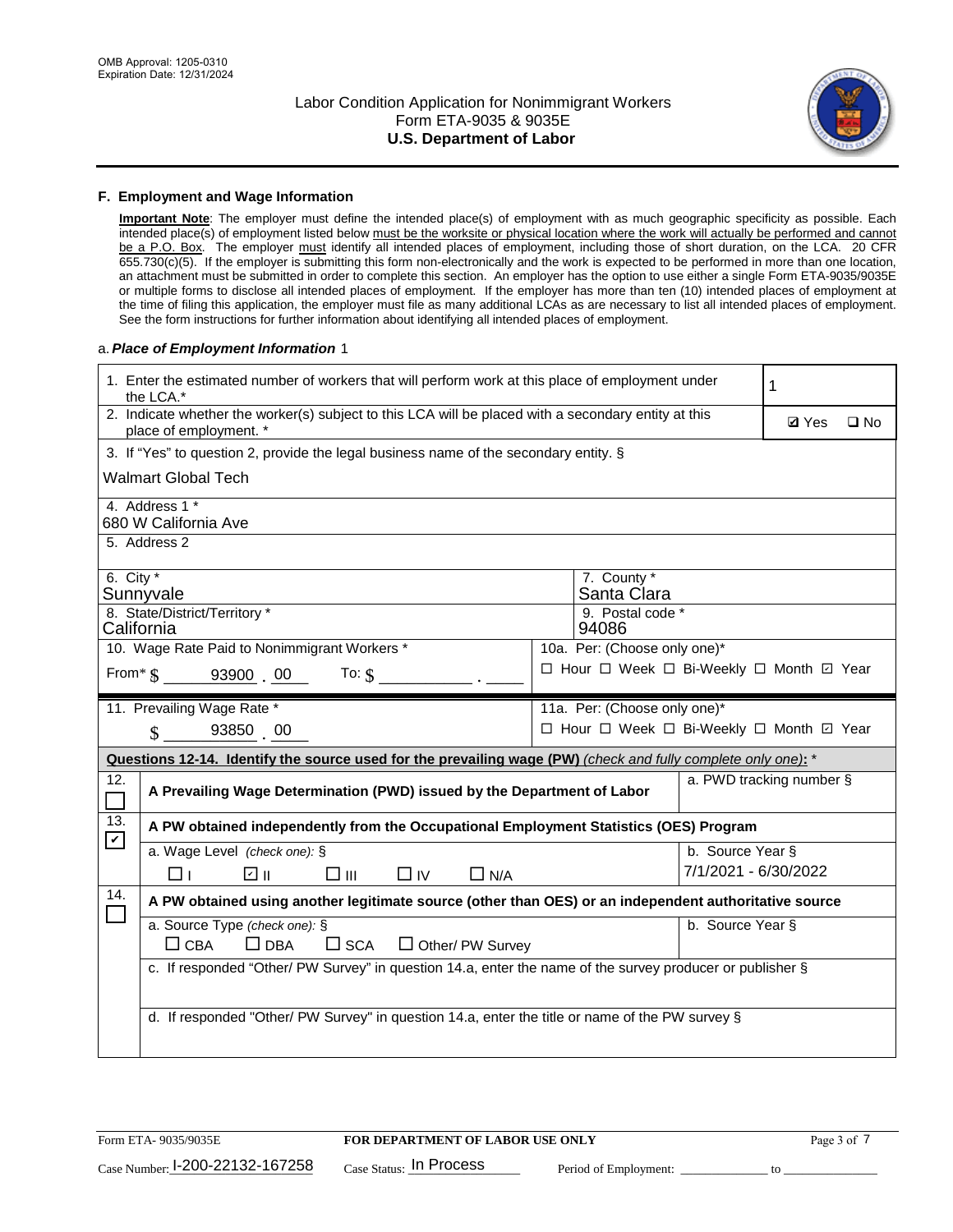

# **G. Employer Labor Condition Statements**

! *Important Note:* In order for your application to be processed, you MUST read Section G of the Form ETA-9035CP - General Instructions for the 9035 & 9035E under the heading "Employer Labor Condition Statements" and agree to all four (4) labor condition statements summarized below:

- (1) **Wages:** The employer shall pay nonimmigrant workers at least the prevailing wage or the employer's actual wage, whichever is higher, and pay for non-productive time. The employer shall offer nonimmigrant workers benefits and eligibility for benefits provided as compensation for services on the same basis as the employer offers to U.S. workers. The employer shall not make deductions to recoup a business expense(s) of the employer including attorney fees and other costs connected to the performance of H-1B, H-1B1, or E-3 program functions which are required to be performed by the employer. This includes expenses related to the preparation and filing of this LCA and related visa petition information. 20 CFR 655.731;
- (2) **Working Conditions:** The employer shall provide working conditions for nonimmigrants which will not adversely affect the working conditions of workers similarly employed. The employer's obligation regarding working conditions shall extend for the duration of the validity period of the certified LCA or the period during which the worker(s) working pursuant to this LCA is employed by the employer, whichever is longer. 20 CFR 655.732;
- (3) **Strike, Lockout, or Work Stoppage:** At the time of filing this LCA, the employer is not involved in a strike, lockout, or work stoppage in the course of a labor dispute in the occupational classification in the area(s) of intended employment. The employer will notify the Department of Labor within 3 days of the occurrence of a strike or lockout in the occupation, and in that event the LCA will not be used to support a petition filing with the U.S. Citizenship and Immigration Services (USCIS) until the DOL Employment and Training Administration (ETA) determines that the strike or lockout has ended. 20 CFR 655.733; and
- (4) **Notice:** Notice of the LCA filing was provided no more than 30 days before the filing of this LCA or will be provided on the day this LCA is filed to the bargaining representative in the occupation and area of intended employment, or if there is no bargaining representative, to workers in the occupation at the place(s) of employment either by electronic or physical posting. This notice was or will be posted for a total period of 10 days, except that if employees are provided individual direct notice by e-mail, notification need only be given once. A copy of the notice documentation will be maintained in the employer's public access file. A copy of this LCA will be provided to each nonimmigrant worker employed pursuant to the LCA. The employer shall, no later than the date the worker(s) report to work at the place(s) of employment, provide a signed copy of the certified LCA to the worker(s) working pursuant to this LCA. 20 CFR 655.734.

1. **I have read and agree to** Labor Condition Statements 1, 2, 3, and 4 above and as fully explained in Section G of the Form ETA-9035CP – General Instructions for the 9035 & 9035E and the Department's regulations at 20 CFR 655 Subpart H. \*

**Ø**Yes ロNo

### **H. Additional Employer Labor Condition Statements –H-1B Employers ONLY**

!**Important Note***:* In order for your H-1B application to be processed, you MUST read Section H – Subsection 1 of the Form ETA 9035CP – General Instructions for the 9035 & 9035E under the heading "Additional Employer Labor Condition Statements" and answer the questions below.

#### *a. Subsection 1*

| 1. At the time of filing this LCA, is the employer H-1B dependent? §                                                                                                                                                                                          | ⊡ Yes | □ No       |           |              |
|---------------------------------------------------------------------------------------------------------------------------------------------------------------------------------------------------------------------------------------------------------------|-------|------------|-----------|--------------|
| 2. At the time of filing this LCA, is the employer a willful violator? $\S$                                                                                                                                                                                   |       | $\Box$ Yes | ⊡ No      |              |
| 3. If "Yes" is marked in questions H.1 and/or H.2, you must answer "Yes" or "No" regarding<br>whether the employer will use this application ONLY to support H-1B petitions or extensions of<br>status for exempt H-1B nonimmigrant workers? §                |       |            | $\Box$ No |              |
| 4. If "Yes" is marked in question H.3, identify the statutory basis for the<br>■ \$60,000 or higher annual wage<br>exemption of the H-1B nonimmigrant workers associated with this<br>□ Master's Degree or higher in related specialty<br>$\Box$ Both<br>LCA. |       |            |           |              |
| H-1B Dependent or Willful Violator Employers -Master's Degree or Higher Exemptions ONLY                                                                                                                                                                       |       |            |           |              |
| 5. Indicate whether a completed Appendix A is attached to this LCA covering any H-1B<br>nonimmigrant worker for whom the statutory exemption will be based <b>ONLY</b> on attainment of a<br>Master's Degree or higher in related specialty. §                |       |            | ⊡ No      | <b>D</b> N/A |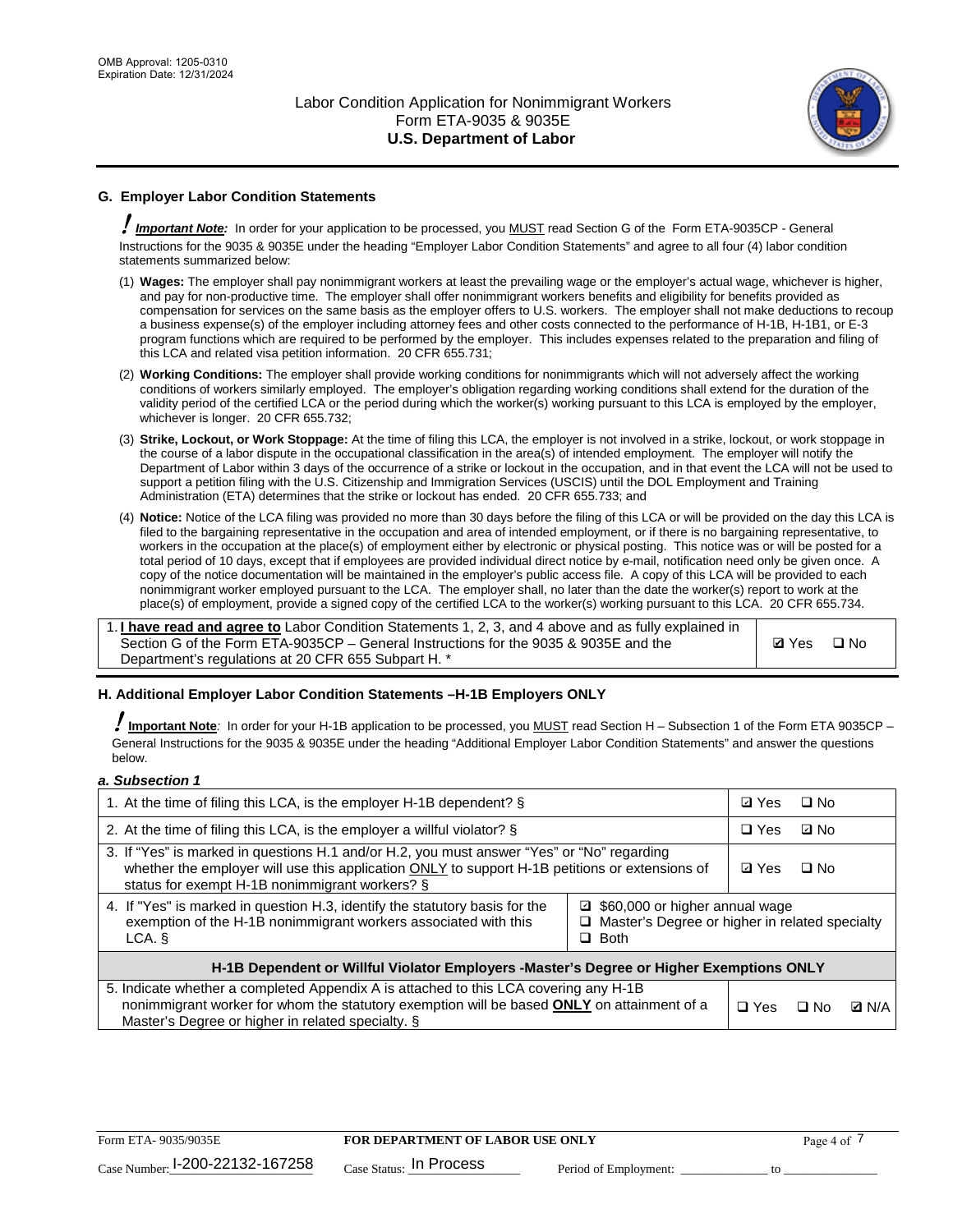

**If you marked "Yes" to questions H.a.1 (H-1B dependent) and/or H.a.2 (H-1B willful violator) and "No" to question H.a.3 (exempt H-1B nonimmigrant workers), you MUST read Section H – Subsection 2 of the Form ETA 9035CP – General Instructions for the 9035 & 9035E under the heading "Additional Employer Labor Condition Statements" and indicate your agreement to all three (3) additional statements summarized below.**

### *b. Subsection 2*

- A. **Displacement:** An H-1B dependent or willful violator employer is prohibited from displacing a U.S. worker in its own workforce within the period beginning 90 days before and ending 90 days after the date of filing of the visa petition. 20 CFR 655.738(c);
- B. **Secondary Displacement:** An H-1B dependent or willful violator employer is prohibited from placing an H-1B nonimmigrant worker(s) with another/secondary employer where there are indicia of an employment relationship between the nonimmigrant worker(s) and that other/secondary employer (thus possibly affecting the jobs of U.S. workers employed by that other employer), unless and until the employer subject to this LCA makes the inquiries and/or receives the information set forth in 20 CFR 655.738(d)(5) concerning that other/secondary employer's displacement of similarly employed U.S. workers in its workforce within the period beginning 90 days before and ending 90 days after the date of such placement. 20 CFR 655.738(d). Even if the required inquiry of the secondary employer is made, the H-1B dependent or willful violator employer will be subject to a finding of a violation of the secondary displacement prohibition if the secondary employer, in fact, displaces any U.S. worker(s) during the applicable time period; and
- C. **Recruitment and Hiring:** Prior to filing this LCA or any petition or request for extension of status for nonimmigrant worker(s) supported by this LCA, the H-1B dependent or willful violator employer must take good faith steps to recruit U.S. workers for the job(s) using procedures that meet industry-wide standards and offer compensation that is at least as great as the required wage to be paid to the nonimmigrant worker(s) pursuant to 20 CFR 655.731(a). The employer must offer the job(s) to any U.S. worker who applies and is equally or better qualified for the job than the nonimmigrant worker. 20 CFR 655.739.

| 6. I have read and agree to Additional Employer Labor Condition Statements A, B, and C above and |       |      |
|--------------------------------------------------------------------------------------------------|-------|------|
| as fully explained in Section H – Subsections 1 and 2 of the Form ETA 9035CP – General           | □ Yes | ⊟ No |
| Instructions for the 9035 & 9035 E and the Department's regulations at 20 CFR 655 Subpart H. §   |       |      |

### **I. Public Disclosure Information**

! **Important Note***:* You must select one or both of the options listed in this Section.

|  | 1. Public disclosure information in the United States will be kept at: * |  |  |  |
|--|--------------------------------------------------------------------------|--|--|--|
|  |                                                                          |  |  |  |

**sqrt** Employer's principal place of business □ Place of employment

### **J. Notice of Obligations**

A. Upon receipt of the certified LCA, the employer must take the following actions:

- o Print and sign a hard copy of the LCA if filing electronically (20 CFR 655.730(c)(3));<br>
Maintain the original signed and certified LCA in the employer's files (20 CFR 655.7
- Maintain the original signed and certified LCA in the employer's files (20 CFR 655.705(c)(2); 20 CFR 655.730(c)(3); and 20 CFR 655.760); and
- o Make a copy of the LCA, as well as necessary supporting documentation required by the Department of Labor regulations, available for public examination in a public access file at the employer's principal place of business in the U.S. or at the place of employment within one working day after the date on which the LCA is filed with the Department of Labor (20 CFR 655.705(c)(2) and 20 CFR 655.760).
- B. The employer must develop sufficient documentation to meet its burden of proof with respect to the validity of the statements made in its LCA and the accuracy of information provided, in the event that such statement or information is challenged (20 CFR 655.705(c)(5) and 20 CFR 655.700(d)(4)(iv)).
- C. The employer must make this LCA, supporting documentation, and other records available to officials of the Department of Labor upon request during any investigation under the Immigration and Nationality Act (20 CFR 655.760 and 20 CFR Subpart I).

*I declare under penalty of perjury that I have read and reviewed this application and that to the best of my knowledge, the*  information contained therein is true and accurate. I understand that to knowingly furnish materially false information in the *preparation of this form and any supplement thereto or to aid, abet, or counsel another to do so is a federal offense punishable by fines, imprisonment, or both (18 U.S.C. 2, 1001,1546,1621).*

| 1. Last (family) name of hiring or designated official *   2. First (given) name of hiring or designated official *   3. Middle initial §<br>Vidyadharan | Saniav           |  |
|----------------------------------------------------------------------------------------------------------------------------------------------------------|------------------|--|
| 4. Hiring or designated official title *<br>Chief Legal Officer                                                                                          |                  |  |
| 5. Signature *                                                                                                                                           | 6. Date signed * |  |

| Form ETA-9035/9035E                         | <b>FOR DEPARTMENT OF LABOR USE ONLY</b> |                       |  |
|---------------------------------------------|-----------------------------------------|-----------------------|--|
| $_{\text{Case Number:}}$ I-200-22132-167258 | $_{\rm Case~S status:}$ In Process      | Period of Employment: |  |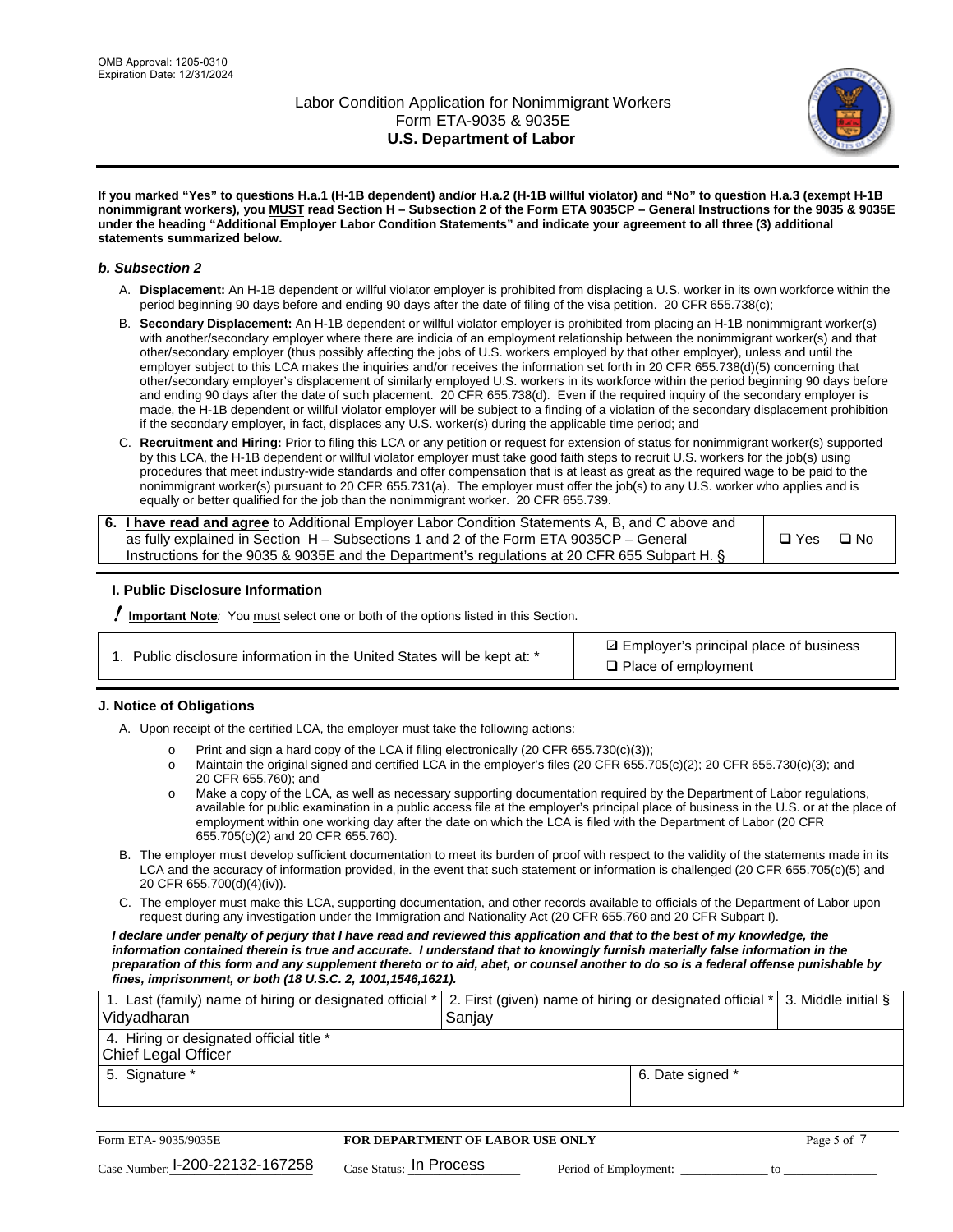

# **K. LCA Preparer**

**Important Note**: Complete this section if the preparer of this LCA is a person other than the one identified in either Section D (employer point of contact) or E (attorney or agent) of this application.

| 1. Last (family) name $\S$                                                                   | 2. First (given) name §                                                                                                                                                                                                       | 3. Middle initial                |
|----------------------------------------------------------------------------------------------|-------------------------------------------------------------------------------------------------------------------------------------------------------------------------------------------------------------------------------|----------------------------------|
| Complido                                                                                     | Marilou                                                                                                                                                                                                                       |                                  |
| 4. Firm/Business name §                                                                      |                                                                                                                                                                                                                               |                                  |
| Marlabs LLC                                                                                  |                                                                                                                                                                                                                               |                                  |
| 5. E-Mail address §<br>marilou@marlabs.com                                                   |                                                                                                                                                                                                                               |                                  |
| L. U.S. Government Agency Use (ONLY)                                                         |                                                                                                                                                                                                                               |                                  |
| By virtue of the signature below, the Department of Labor hereby acknowledges the following: |                                                                                                                                                                                                                               |                                  |
| This certification is valid from This certification                                          | $10$ . The contract of the contract of the contract of the contract of the contract of the contract of the contract of the contract of the contract of the contract of the contract of the contract of the contract of the co |                                  |
| Department of Labor, Office of Foreign Labor Certification                                   |                                                                                                                                                                                                                               | Certification Date (date signed) |
| I-200-22132-167258                                                                           | In Process                                                                                                                                                                                                                    |                                  |

 $\frac{1111100688}{1111100688}$ Case number **Case Status** Case Status **Case Status** 

*The Department of Labor is not the guarantor of the accuracy, truthfulness, or adequacy of a certified LCA.*

### **M. Signature Notification and Complaints**

The signatures and dates signed on this form will not be filled out when electronically submitting to the Department of Labor for processing, but **MUST** be complete when submitting non-electronically. If the application is submitted electronically, any resulting certification **MUST** be signed *immediately upon receipt* from DOL before it can be submitted to USCIS for final processing.

Complaints alleging misrepresentation of material facts in the LCA and/or failure to comply with the terms of the LCA may be filed using the WH-4 Form with any office of the Wage and Hour Division, U.S. Department of Labor. A listing of the Wage and Hour Division offices can be obtained at www.dol.gov/whd. Complaints alleging failure to offer employment to an equally or better qualified U.S. worker, or an employer's

misrepresentation regarding such offer(s) of employment, may be filed with the U.S. Department of Justice, Civil Rights Division, Immigrant and Employee Rights Section, 950 Pennsylvania Avenue, NW, # IER, NYA 9000, Washington, DC, 20530, and additional information can be obtained at www.justice.gov. Please note that complaints should be filed with the Civil Rights Division, Immigrant and Employee Rights Section at the Department of Justice only if the violation is by an employer who is H-1B dependent or a willful violator as defined in 20 CFR 655.710(b) and 655.734(a)(1)(ii).

**For public burden statement information, please see Form ETA-9035CP General Instructions.**

| Form ETA-9035/9035E             | <b>FOR DEPARTMENT OF LABOR USE ONLY</b> | Page 6 of             |  |
|---------------------------------|-----------------------------------------|-----------------------|--|
| Case Number: 1-200-22132-167258 | $_{\text{Case Status:}}$ In Process     | Period of Employment: |  |